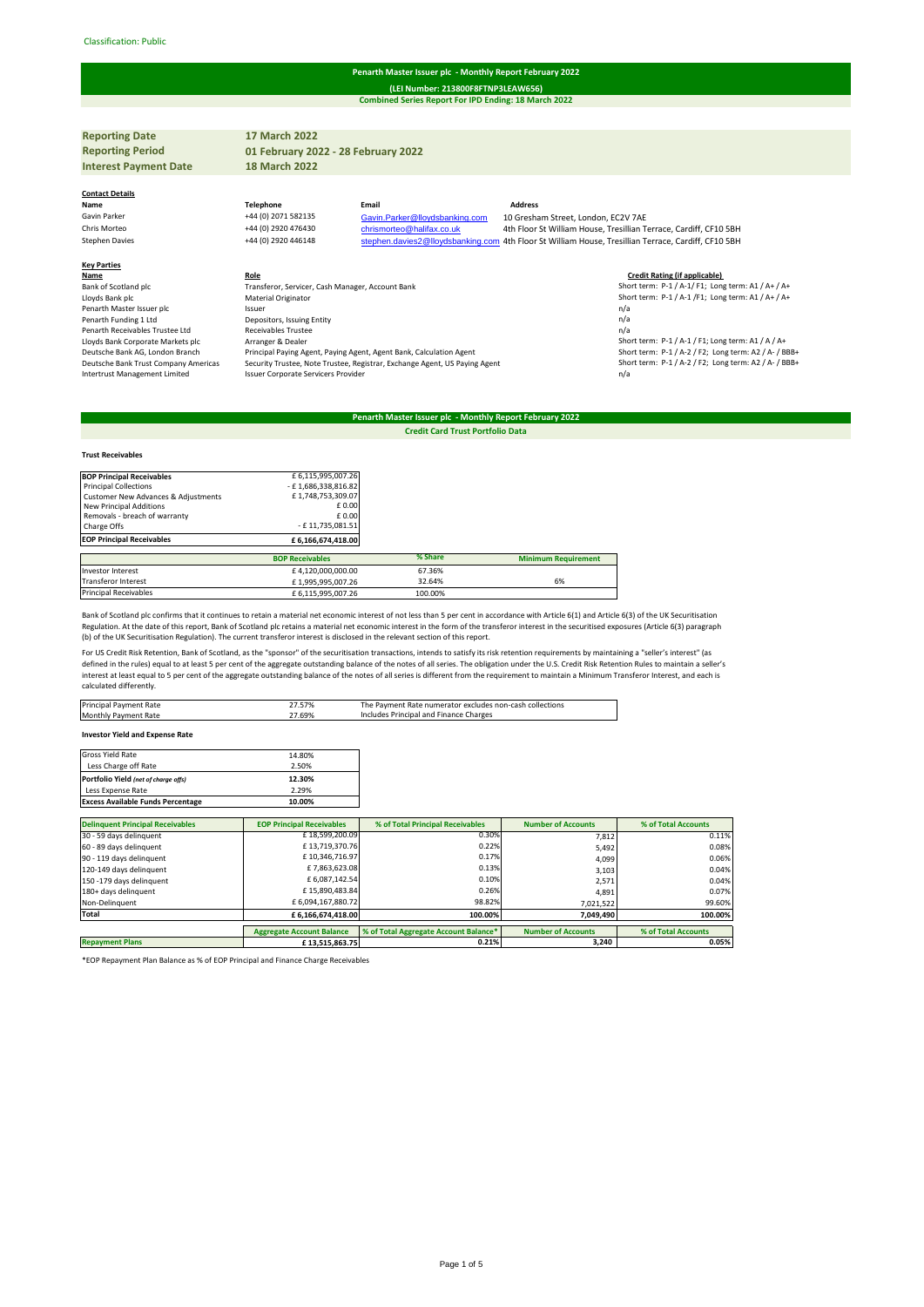# **Credit Card Trust Portfolio Data Penarth Master Issuer plc - Monthly Report February 2022**

# **Unaudited Stratification Tables as at 28 February 2022**

| <b>Composition by Account Balance</b> | <b>Aggregate Account Balance</b> | % of Total Aggregate Account Balance | <b>Number</b><br>of Accounts | % of Total Accounts |
|---------------------------------------|----------------------------------|--------------------------------------|------------------------------|---------------------|
| <b>Credit Balance</b>                 | - £39,503,193.05                 | $-0.62%$                             | 613,614                      | 8.70%               |
| No Balance                            | £0.00                            | 0.00%                                | 2,573,640                    | 36.51%              |
| £0.01 - £5,000.00                     | £3,930,847,959.42                | 61.46%                               | 3,534,458                    | 50.14%              |
| £5,000.01 - £10,000.00                | £1,892,938,733.76                | 29.60%                               | 277,421                      | 3.94%               |
| £10,000.01 - £15,000.00               | £586,403,182.05                  | 9.17%                                | 48,968                       | 0.69%               |
| £15,000.01 - £20,000.00               | £19,321,615.15                   | 0.30%                                | 1,169                        | 0.02%               |
| £20,000.01 or more                    | £5,841,182.70                    | 0.09%                                | 220                          | 0.00%               |
| Total                                 | £ 6,395,849,480.03               | 100.00%                              | 7,049,490                    | 100.00%             |
|                                       |                                  |                                      |                              |                     |
| <b>Composition by Credit Limit</b>    | <b>Aggregate Account Balance</b> | % of Total Aggregate Account Balance | <b>Number</b>                | % of Total Accounts |
|                                       |                                  |                                      | of Accounts                  |                     |
| Less than £5,000.00                   | £1,865,540,245.27                | 29.17%                               | 3,780,700                    | 53.63%              |
| £5,000.01 - £10,000.00                | £2,673,597,519.73                | 41.80%                               | 2,363,738                    | 33.53%              |
| £10,000.01 - £15,000.00               | £1,781,166,578.24                | 27.85%                               | 876,819                      | 12.44%              |
| £15,000.01 - £20,000.00               | £60,601,697.76                   | 0.95%                                | 24,843                       | 0.35%               |
| £20,000.01 or more                    | £14,943,439.03                   | 0.23%                                | 3,390                        | 0.05%               |
| Total                                 | £ 6,395,849,480.03               | 100.00%                              | 7,049,490                    | 100.00%             |
|                                       |                                  |                                      |                              |                     |
| <b>Composition by Account Age</b>     | <b>Aggregate Account Balance</b> | % of Total Aggregate Account Balance | <b>Number</b>                | % of Total Accounts |
|                                       |                                  |                                      | of Accounts                  |                     |
| Not More Than 6 Months                | £0.00                            | 0.00%                                |                              | 0.00%               |

| Not More Than 6 Months      | £ 0.00            | 0.00%   | $\overline{\phantom{0}}$ | 0.00%   |
|-----------------------------|-------------------|---------|--------------------------|---------|
| Over 6 Months to 12 Months  | £ 0.00            | 0.00%   | $\overline{\phantom{0}}$ | 0.00%   |
| Over 12 Months to 24 Months | £321.325.976.54   | 5.02%   | 287.017                  | 4.07%   |
| Over 24 Months to 36 Months | £508.036.968.54   | 7.94%   | 562.671                  | 7.98%   |
| Over 36 Months to 48 Months | £444.399.402.33   | 6.95%   | 528.320                  | 7.49%   |
| Over 48 Months to 60 Months | £478.876.143.05   | 7.49%   | 586.227                  | 8.32%   |
| Over 60 Months to 72 Months | £454.757.901.60   | 7.11%   | 516.427                  | 7.33%   |
| Over 72 Months              | £4.188.453.087.97 | 65.49%  | 4.568.828                | 64.81%  |
| <b>Total</b>                | £6.395.849.480.03 | 100.00% | 7.049.490                | 100.00% |

| <b>Geographic Distribution of Accounts</b> | <b>Aggregate Account Balance</b> | % of Total Aggregate Account Balance | <b>Number</b><br>of Accounts | % of Total Accounts |
|--------------------------------------------|----------------------------------|--------------------------------------|------------------------------|---------------------|
| East Anglia                                | £802,077,731.17                  | 12.54%                               | 829,488                      | 11.77%              |
| London                                     | £440.308.245.07                  | 6.88%                                | 457.357                      | 6.49%               |
| Midlands                                   | £800.481.225.58                  | 12.52%                               | 905,877                      | 12.85%              |
| North East England                         | £785.469.017.80                  | 12.28%                               | 920,144                      | 13.05%              |
| North West England                         | £720,563,867.57                  | 11.27%                               | 825,677                      | 11.71%              |
| Scotland                                   | £571,839,002.47                  | 8.94%                                | 673.953                      | 9.56%               |
| South Central England                      | £722.063.722.27                  | 11.29%                               | 736.001                      | 10.44%              |
| South East England                         | £662.448.917.05                  | 10.36%                               | 663.950                      | 9.42%               |
| South West England                         | £ 612,106,233.16                 | 9.57%                                | 703.518                      | 9.98%               |
| Wales                                      | £262.630.147.93                  | 4.11%                                | 299.074                      | 4.24%               |
| Other                                      | £15.861.369.96                   | 0.25%                                | 34.451                       | 0.49%               |
| Total                                      | £6,395,849,480.03                | 100.00%                              | 7,049,490                    | 100.00%             |

# **Penarth Master Issuer plc - Monthly Report February 2022 Waterfall**

| <b>Revenue Waterfall</b> |
|--------------------------|
|                          |

| <b>Trust Finance Charge Collections</b>  | £69,419,915.95 |
|------------------------------------------|----------------|
| <b>Transferor Interest</b>               | £22,655,616.38 |
| <b>Investor Interest</b>                 | £46.764.299.57 |
| <b>Funding 1</b>                         |                |
| <b>Finance Charge Collections</b>        | £41,388,853.98 |
| Interchange                              | £4,376,571.77  |
| Recoveries                               | £998,789.16    |
| Investment proceeds                      | £84.66         |
| Principal Funding Account Interest       | £0.00          |
| Interest accrued on Accumulation Reserve | £ 0.00         |
| <b>Accumulation reserve Draw Amount</b>  | £ 0.00         |
| <b>Total LNI Available Funds</b>         | £46.764.299.57 |
| <b>Application of Funds:</b>             |                |
| Senior Cost Items                        | £1,000.00      |
| <b>Monthly Distribution Amount</b>       | £3,804,551.63  |
| Servicer Payment                         | £3,445,029.18  |
| Aggregate Investor Default Amount        | £7,905,260.84  |
| <b>Excess Available Funds</b>            | £31,608,457.92 |
| Monthly expenses loan amount             | £ 0.00         |
| Accumulation reserve funding             | £ 0.00         |
| Junior costs items                       | £1,600.00      |
| <b>Excess Spread</b>                     | £31,606,857.92 |

| <b>Principal Waterfall</b> |  |
|----------------------------|--|
|----------------------------|--|

| <b>Trust Principal Collections</b>                              | £1,686,338,816.82 |
|-----------------------------------------------------------------|-------------------|
| Distributed to Funding 1                                        | £0.00             |
| <b>Funding 1</b>                                                |                   |
| <b>Principal Collections</b>                                    | £0.00             |
| Investor Defaults transferred from LNI Available Funds          | £7,905,260.84     |
| <b>Total LNI Available Principal Amounts</b>                    | £7,905,260.84     |
| <b>Application of Funds:</b>                                    |                   |
| Senior costs shortfall                                          | £ 0.00            |
| Monthly distribution shortfall                                  | £0.00             |
| Servicer payment shortfall                                      | £0.00             |
| Expenses loan shortfall                                         | £0.00             |
| Accumulated principal deposited to Principal Funding Account    | £0.00             |
| Principal payments                                              | £ 0.00            |
| Targeted pre-funding amounts deposited to Principal Funding A/c | £0.00             |
| Loss make Up (Investor Defaults) transferred to Investment A/c  | £7,905,260.84     |
| Total                                                           | £7,905,260.84     |

**Any cash injected into the structure by the sponsor, originator or third parties or other support provided during the period**

None

 $\Box$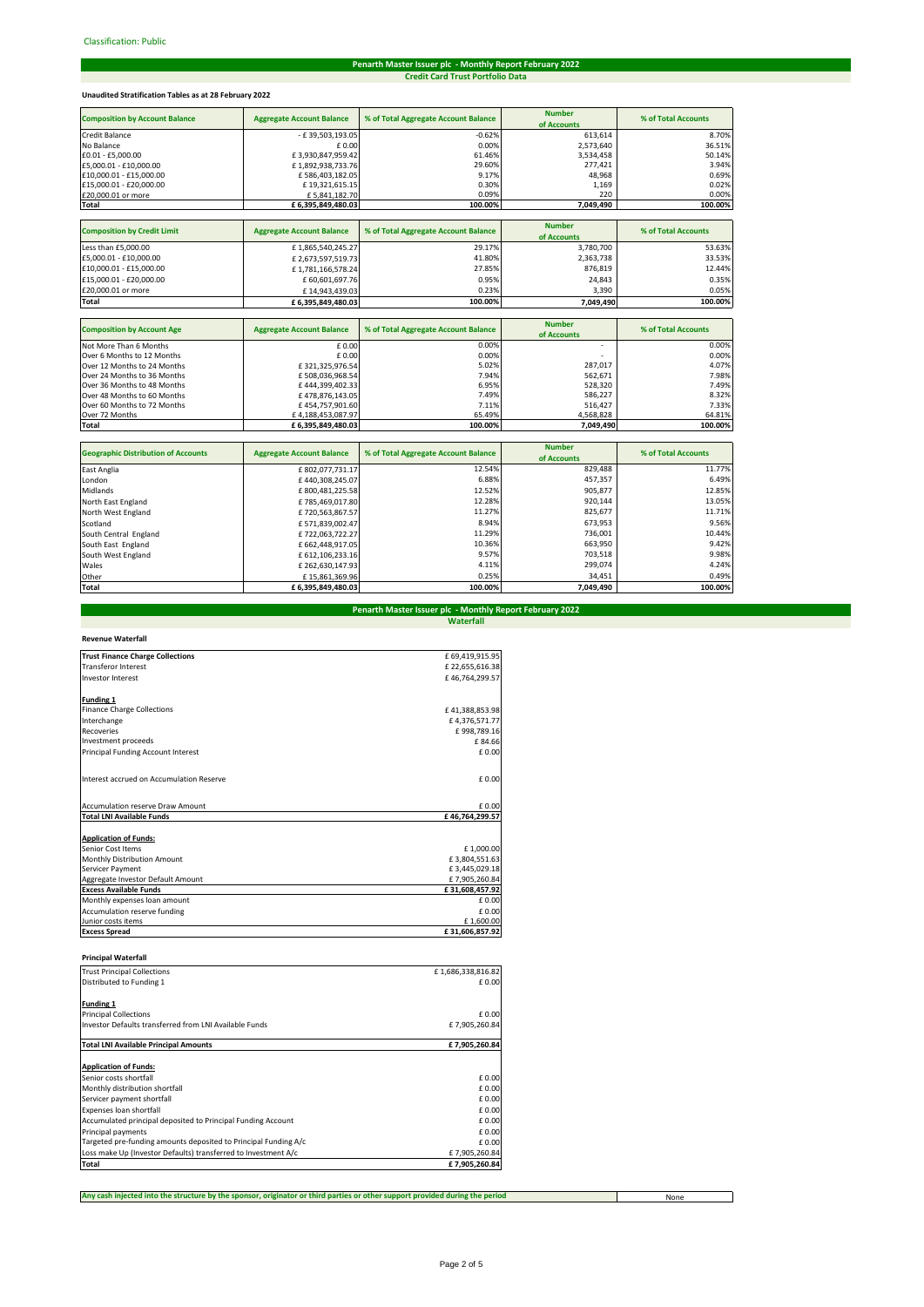# **Penarth Master Issuer plc - Monthly Report February 2022 Notes in Issue as at 28 February 2022**

| Series Name                                                          | Class A: Series 2013-1 A2                   | Class A: Series 2018-1 A2                   | Class A: Series 2018-2 A2                   |
|----------------------------------------------------------------------|---------------------------------------------|---------------------------------------------|---------------------------------------------|
| <b>Issue Date</b>                                                    | 21 November 2013                            | 26 March 2018                               | 10 October 2018                             |
| <b>ISIN</b>                                                          | XS0991658989                                | XS1779703286                                | XS1885682978                                |
| Cusip                                                                | n/a                                         | XS1779703013                                |                                             |
| <b>Stock Exchange Listing</b>                                        | LSE                                         | n/a<br>LSE                                  | n/a<br>LSE                                  |
| Original Rating*                                                     | Aaa/AAA/AAA                                 | Aaa/AAA/AAA                                 | Aaa/AAA**                                   |
| Current Rating*                                                      | Aaa/AAA**                                   | Aaa/AAA/AAA                                 | Aaa/AAA**                                   |
| Currency<br><b>Issue Size</b>                                        | GBP                                         | GBP<br>£300,000,000                         | GBP<br>£500,000,000                         |
| Issue Size (GBP Equivalent)                                          | £1,300,000,000<br>£1,300,000,000            | £300,000,000                                | £500,000,000                                |
| <b>Outstanding Amount (GBP)</b>                                      | £1,300,000,000                              | £300,000,000                                | £500,000,000                                |
| Nominal Liquidation Amount (GBP)                                     | £1,300,000,000                              | £300,000,000                                | £500,000,000                                |
| Scheduled Redemption Date<br><b>Final Maturity Date</b>              | 18 September 2025<br>18 September 2027      | 18 March 2023<br>18 March 2025              | 18 September 2025<br>18 September 2027      |
| Reference Rate                                                       | Compounded Daily SONIA                      | Compounded Daily SONIA                      | Compounded Daily SONIA                      |
| <b>Current Reference Rate</b>                                        | 0.44504%                                    | 0.44504%                                    | 0.44504%                                    |
| Margin                                                               | 0.450%                                      | 0.515%                                      | 0.892%                                      |
| Expected Interest Amount***<br>Interest Amount Paid***               | £892,587.84<br>£892,587.84                  | £220,940.71<br>£220,940.71                  | £512,837.26<br>£512,837.26                  |
| Interest paid in currency of Note                                    | n/a                                         | n/a                                         | n/a                                         |
| <b>Interest Shortfall</b>                                            | £0.00                                       | £0.00                                       | £0.00                                       |
| Cumulative Interest Shortfall                                        | £0.00                                       | £0.00                                       | £0.00                                       |
| Scheduled Principal Payment***                                       | £0.00<br>£0.00                              | £0.00<br>£0.00                              | £0.00<br>£0.00                              |
| Principal Amount Paid***<br>Principal Shortfall                      | £0.00                                       | £0.00                                       | £0.00                                       |
| <b>Cumulative Principal Shortfall</b>                                | £0.00                                       | £0.00                                       | £0.00                                       |
|                                                                      |                                             |                                             |                                             |
| Series Name                                                          | Class A: Series 2019-1 A2                   | Class A: Series 2019-1 A3                   |                                             |
| <b>Issue Date</b>                                                    | 22 July 2019                                | 22 July 2019                                |                                             |
| <b>ISIN</b>                                                          | XS2022169788<br>XS2022173038                | XS2022173384                                |                                             |
| Cusip                                                                | n/a                                         | n/a                                         |                                             |
| <b>Stock Exchange Listing</b>                                        | LSE                                         | LSE                                         |                                             |
| Original Rating*                                                     | Aaa/AAA/AAA                                 | Aaa/AAA**                                   |                                             |
| Current Rating*<br>Currencv                                          | Aaa/AAA/AAA<br>GBP                          | Aaa/AAA**<br>GBP                            |                                             |
| <b>Issue Size</b>                                                    | £300,000,000                                | £500.000.000                                |                                             |
| Issue Size (GBP Equivalent)                                          | £300,000,000                                | £500,000,000                                |                                             |
| <b>Outstanding Amount (GBP)</b>                                      | £300,000,000                                | £500,000,000                                |                                             |
| Nominal Liquidation Amount (GBP)<br><b>Scheduled Redemption Date</b> | £300,000,000<br>18 July 2022                | £500,000,000<br>18 July 2024                |                                             |
| <b>Final Maturity Date</b>                                           | 18 July 2024                                | 18 July 2026                                |                                             |
| Reference Rate                                                       | Compounded Daily SONIA                      | Compounded Daily SONIA                      |                                             |
| <b>Current Reference Rate</b>                                        | 0.44504%                                    | 0.44504%                                    |                                             |
| Margin<br>Expected Interest Amount***                                | 0.700%<br>£263,516.05                       | 0.850%<br>£496,727.67                       |                                             |
| Interest Amount Paid***                                              | £263,516.05                                 | £496,727.67                                 |                                             |
| Interest paid in currency of Note                                    | n/a                                         | n/a                                         |                                             |
| <b>Interest Shortfall</b>                                            | £0.00                                       | £0.00                                       |                                             |
| Cumulative Interest Shortfall<br>Scheduled Principal Payment***      | £0.00<br>£0.00                              | £0.00<br>£0.00                              |                                             |
| Principal Amount Paid***                                             | £0.00                                       | £0.00                                       |                                             |
| <b>Principal Shortfall</b>                                           | £0.00                                       | £0.00                                       |                                             |
| Cumulative Principal Shortfall                                       | £0.00                                       | £0.00                                       |                                             |
| Series Name                                                          | Class B: Series 2014-2 B1                   | <b>Class C: Series 2014-2 C1</b>            | Class D: Series 2014-2 D1                   |
|                                                                      |                                             |                                             |                                             |
| <b>Issue Date</b><br><b>ISIN</b>                                     | 20 October 2014<br>XS1117709219             | 20 October 2014<br>XS1117709649             | 20 October 2014<br>XS1117710142             |
| Cusip                                                                | n/a                                         | n/a                                         | n/a                                         |
| <b>Stock Exchange Listing</b>                                        | LSE                                         | <b>LSE</b>                                  | LSE                                         |
| Original Rating*                                                     | Aa3/A+/A                                    | Baa1/A-/BBB+                                | n/a                                         |
| Current Rating*<br>Currency                                          | Aa3/AA-/A<br>GBP                            | A3/A/BBB+<br>GBP                            | n/a<br>GBP                                  |
| <b>Issue Size</b>                                                    | £600,000,000                                | £120,000,000                                | £500,000,000                                |
| Issue Size (GBP Equivalent)                                          | £600,000,000                                | £120,000,000                                | £500,000,000                                |
| <b>Outstanding Amount (GBP)</b>                                      | £600,000,000                                | £120,000,000                                | £500,000,000                                |
| Nominal Liquidation Amount (GBP)                                     | £600,000,000                                | £120,000,000                                | £500,000,000                                |
| <b>Scheduled Redemption Date</b><br><b>Final Maturity Date</b>       | 18 September 2025                           | 18 September 2025                           | 18 September 2028                           |
| Reference Rate                                                       | 18 September 2027<br>Compounded Daily SONIA | 18 September 2027<br>Compounded Daily SONIA | 18 September 2030<br>Compounded Daily SONIA |
| <b>Current Reference Rate</b>                                        | 0.44504%                                    | 0.44504%                                    | 0.44504%                                    |
| Margin                                                               | 1.327%                                      | 1.827%                                      | 0.580%                                      |
| Expected Interest Amount***                                          | £815,623.89                                 | £209,152.18                                 | £393,166.03                                 |
| Interest Amount Paid***<br>Interest paid in currency of Note         | £815,623.89<br>n/a                          | £209,152.18<br>n/a                          | £393,166.03<br>n/a                          |
| <b>Interest Shortfall</b>                                            | £0.00                                       | £0.00                                       | £0.00                                       |
| Cumulative Interest Shortfall                                        | £0.00                                       | £0.00                                       | £0.00                                       |
| Scheduled Principal Payment***                                       | £0.00                                       | £0.00                                       | £0.00                                       |
| Principal Amount Paid***                                             | £0.00                                       | £0.00                                       | £0.00                                       |
| <b>Principal Shortfall</b><br>Cumulative Principal Shortfall         | £0.00<br>£0.00                              | £0.00<br>£0.00                              | £0.00<br>£0.00                              |
|                                                                      |                                             |                                             |                                             |

\* Rating - Moody's/S&P/Fitch

\*\* Rating - Moody's/Fitch

\*\*\* Includes payment up to interest payment date.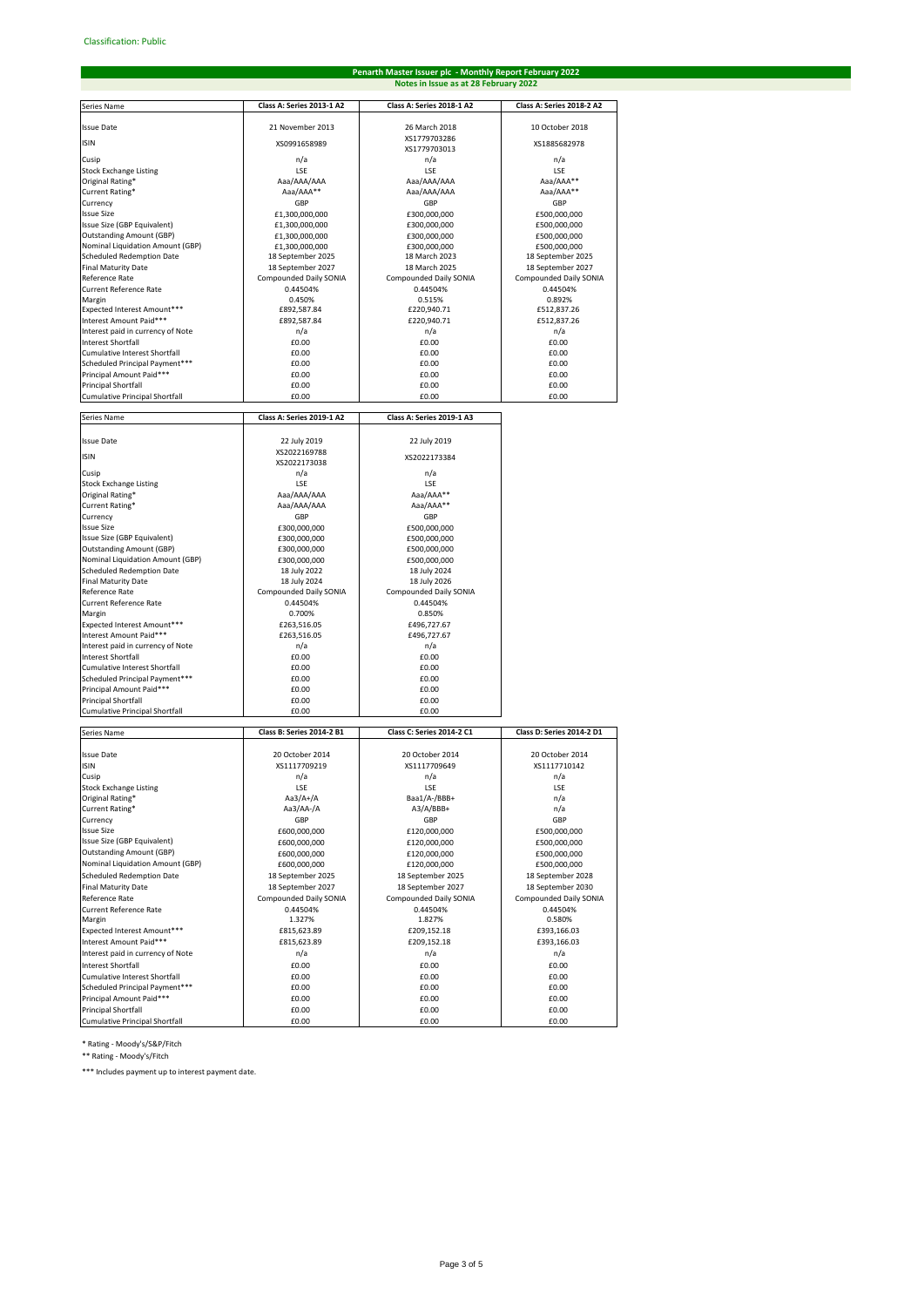## Classification: Public#

#### **Credit Enhancement Penarth Master Issuer plc - Monthly Report February 2022**

# **Credit Enhancement**

| <b>Credit Enhancement</b> |                                   |            |                    |                                     |  |
|---------------------------|-----------------------------------|------------|--------------------|-------------------------------------|--|
|                           | <b>Nominal Liquidation Amount</b> | % of Total | <b>Enhancement</b> | <b>Required Credit Enhancement*</b> |  |
| Class A Notes             | £2,900,000,000                    | 70.4%      | 29.6%              | 15.5%                               |  |
| Class B Notes             | £600,000,000                      | 14.6%      | 15.0%              | 9.0%                                |  |
| Class C Notes             | £120,000,000                      | 2.9%       | 12.1%              | 7.0%                                |  |
| Class D Notes             | £500,000,000                      | 12.1%      |                    |                                     |  |
|                           |                                   |            |                    |                                     |  |

Total notes 64,120,000,000 100.0% i

\* Credit enhancement represents subordinated notes as a proportion of total notes in issue. Required credit enhancement is currently 15.5% for 2018-1 A2 and 2018-2 A2 notes, 15.0% for the 2013-1 A2 note, 14.5% for 2019-1 A2 notes and 11.0% for the 2019-1 A3 note.

All Class A notes will benefit from the highest then outstanding requirement, currently 15.5% credit enhancement until the 2018-2 A2 note redeems, which is expected in September 2025.

The numbers stated above are exclusive of any Required Series Cash Reserve Account Amount, where applicable (typically 3.77% of the Nominal Liquidation Amount of the Related Loan Note<br>where the Originator Rating Trigger is

# **Excess Available Funds Percentage**

| <b>Reserves</b>                                  |        |  |
|--------------------------------------------------|--------|--|
| Excess Available Funds - 3 Month Average Trigger | 0%     |  |
| 3 Month Average                                  | 11.49% |  |
| 2 Month Previous                                 | 15.18% |  |
| 1 Month Previous                                 | 9.29%  |  |
| Current Month                                    | 10.00% |  |

## **Accumulation Reserve**

| Accumulation Reserve - Required Amount |  |
|----------------------------------------|--|
| Accumulation Reserve - Actual Amount   |  |
|                                        |  |

**Series Cash Reserve**<br>Series Cash Reserve - Required Amount **£0.00 Example 2.000 Example 2.000** 

Series Cash Reserve - Actual Amount<br>Provides liquidity support in relation to shortfalls of interest payable on certain Class A series. A Cash Reserve Fund will be funded upon the requisite ratings downgrage.

(See Ratings Triggers).

# **Ratings and Triggers Penarth Master Issuer plc - Monthly Report February 2022**

|                                      |                      | <b>Required Rating</b>                 | <b>Current Rating</b>                               |                                                                       |
|--------------------------------------|----------------------|----------------------------------------|-----------------------------------------------------|-----------------------------------------------------------------------|
|                                      |                      |                                        |                                                     |                                                                       |
| <b>Transaction Party</b>             | <b>Name</b>          | (Moody's/S&P/Fitch)                    | (Moody's/S&P/Fitch)                                 | <b>Consequences of Trigger Breach</b>                                 |
| <b>Account Banks:</b>                | Bank of Scotland plc | Short Term: P-1 / A-1 / F1             | Short term: P-1 / A-1/ F1; Long                     | Within 60 days from the downgrade below the minimum rating            |
| - Trust Account Bank                 |                      | Long Term: A2/ n/a / A                 | term: A1 / A+ / A+                                  | open substitute accounts at a suitable Qualified Institution and      |
| - Funding 1 Account Bank             |                      |                                        |                                                     | transfer all funds standing to the credit of the accounts to the      |
| - Issuer Account Bank                |                      |                                        |                                                     | substitute accounts.                                                  |
| Series Cash Reserve Account          | Bank of Scotland plc | Moody's - Short term P1, long term A2; | Short term: P-1 / A-1/ F1; Long                     | Requirement to increase the series cash reserve account to the        |
| (Bank of Scotland plc credit rating) |                      | S&P - Short term A2                    | term: A1 / A+ / A+                                  | specified targeted amount for certain class A notes (where stated     |
|                                      |                      |                                        |                                                     | in the Final Terms or Drawdown Prospectus for the specific notes).    |
|                                      |                      |                                        |                                                     |                                                                       |
| Transferor                           | Bank of Scotland plc | Long Term: Baa2,BBB+,BBB+              | Short term: P-1 / A-1/ F1; Long                     | Notification Event taking place and legal title to the Receivables to |
|                                      |                      |                                        | term: A1 / A+ / A+                                  | be transferred to the Receivables Trustee.                            |
|                                      |                      |                                        |                                                     |                                                                       |
| <b>Material Originator</b>           | Lloyds Bank plc      | Long Term: Baa2,BBB+,BBB+              | Short term: P-1 / A-1 /F1; Long Perfection of Title |                                                                       |
|                                      |                      |                                        | term: A1 / A+ / A+                                  | Rapid amortisation of notes, principal and interest paid monthly      |
|                                      |                      |                                        |                                                     | and all series of notes become pass through.                          |

# **Non Rating Triggers**

| ניספויי מיישטח ושיר             |                                                                                                                                                                                                                                                                                                                                                                                                                                                                                                                                                                                                                                                                                                                                                                           |                                                                                                                                                                 |                   |  |  |
|---------------------------------|---------------------------------------------------------------------------------------------------------------------------------------------------------------------------------------------------------------------------------------------------------------------------------------------------------------------------------------------------------------------------------------------------------------------------------------------------------------------------------------------------------------------------------------------------------------------------------------------------------------------------------------------------------------------------------------------------------------------------------------------------------------------------|-----------------------------------------------------------------------------------------------------------------------------------------------------------------|-------------------|--|--|
| <b>Events</b>                   | <b>Test</b>                                                                                                                                                                                                                                                                                                                                                                                                                                                                                                                                                                                                                                                                                                                                                               | <b>Consequence</b>                                                                                                                                              | <b>Occurrence</b> |  |  |
| <b>Early Redemption Events</b>  | Breach of Minimum Transferor Interest (<6%);<br>Excess Available Funds trigger (3 month average less than or equal to<br>$0\%$ );<br>- Principal outstanding of the notes is higher than the eligible receivables<br>available in the trust:<br>- Any series not paid down on its scheduled redemption date;<br>Trust Pay Out Events;<br>Trust Series Pay Out Events; and<br>Taxes imposed on Funding 1 Loan Note Issuer.                                                                                                                                                                                                                                                                                                                                                 | Rapid Amortisation (or, in some cases, Regulated Amortisation on<br>notes issued prior to 2019).                                                                | No                |  |  |
| Servicer Termination Events     | Servicer Insolvency Event;<br>Unremedied Servicer payment default;<br>Failure to comply with any of its other covenants or obligations;<br>Non permitted delegation by the Servicer of its duties; and<br>Any representation, warranty or certification was incorrect when made<br>and which has a Material Adverse Effect on the interests of the Investor<br>Beneficiaries and is unremedied for a period of 60 days.                                                                                                                                                                                                                                                                                                                                                   | Termination of appointment of Servicer.                                                                                                                         | <b>No</b>         |  |  |
| Cash Manager Termination Events | Cash Manager Insolvency Event;<br>Unremedied default;<br>Failure to comply with any of its other covenants or obligations;<br>Non permitted delegation by the Cash Manager of its duties; and<br>Any representation, warranty or certification was incorrect when made<br>and which has a Material Adverse Effect on the interests of the Investor<br>Beneficiaries and is unremedied for a period of 60 days.                                                                                                                                                                                                                                                                                                                                                            | Termination of appointment of Cash Manager.                                                                                                                     | <b>No</b>         |  |  |
| <b>Notification Events</b>      | Insolvency Event in relation to the Transferor;<br>- Transferor fails to pay any sum due from it to the Receivables Trustee<br>within permitted time and is not remedied; and<br>- Transferor's long-term senior unsecured indebtedness as rated by any of<br>S&P, Moody's or Fitch were to fall below BBB+, Baa2 or BBB+.                                                                                                                                                                                                                                                                                                                                                                                                                                                | Obligors being notified of the sale to the Receivables Trustee and<br>legal title to the Securitised Portfolio being transferred to the<br>Receivables Trustee. | <b>No</b>         |  |  |
| <b>Issuer Events of Default</b> | Various occurrences, including:<br>- Non-payment of interest or principal on any note of the relevant Note<br>Series;<br>Material breach of contractual obligations by the Issuer;<br>- Judgment is made against the Issuer and continues unsatisfied;<br>Enforcement action is taken against the assets of the Issuer;<br>- Insolvency event in relation to the Issuer;<br>- An order is made or an effective resolution is passed for the winding-up,<br>liquidation or dissolution of the Issuer;<br>- Failure by the Issuer to take any action to perform and comply with its<br>obligations under the Related Documents; and<br>- It becomes unlawful for the Issuer to perform or comply with its<br>obligations under or in respect of the notes of a Note Series. | An Enforcement Notice may be issued to the Issuer declaring the<br>Notes to be immediately due and payable and the security<br>enforced.                        | <b>No</b>         |  |  |

Ratings values taken at 28 February 2022